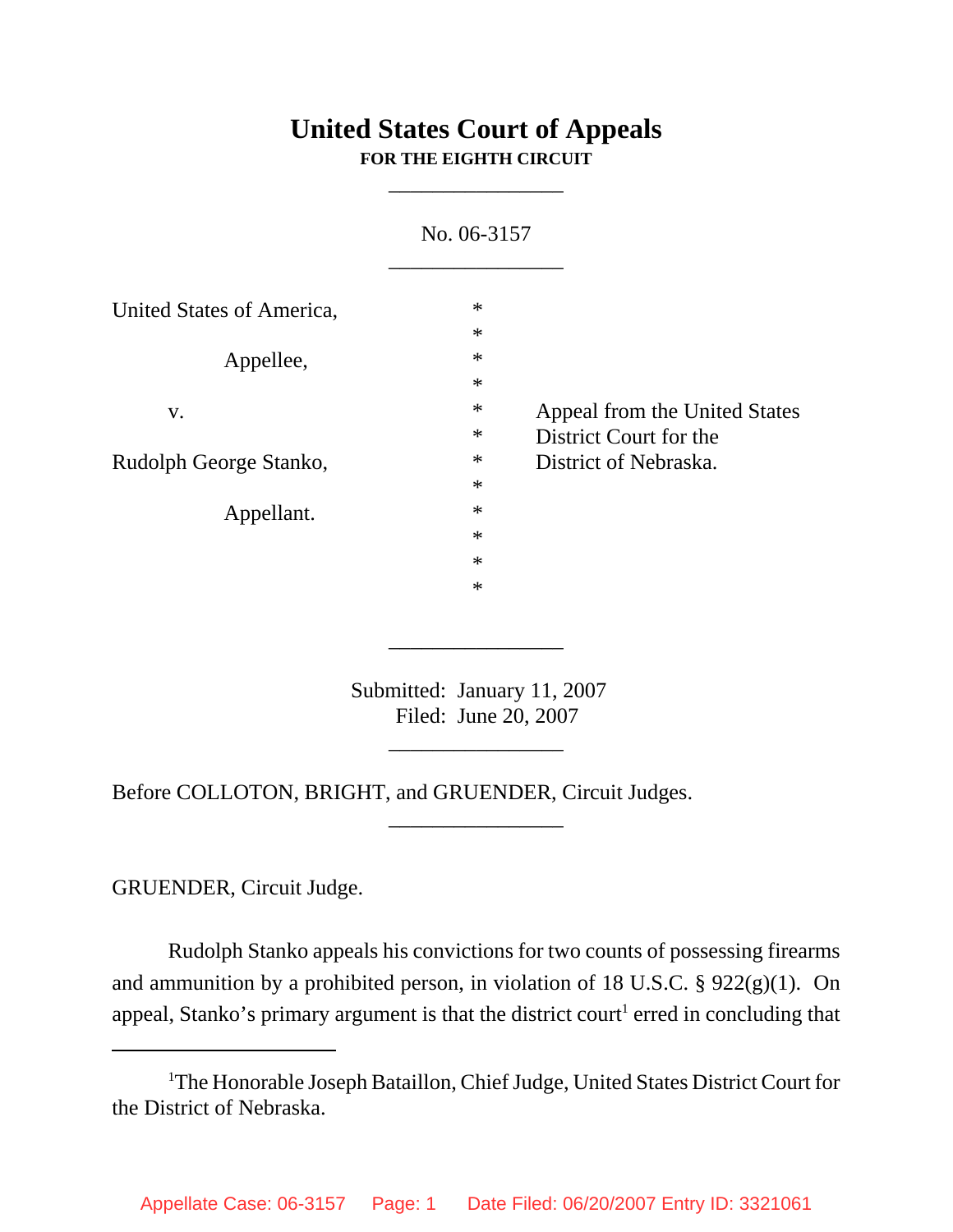Stanko qualifies as a prohibited person under  $\S 922(g)(1)$  because his 1984 conviction for violating the Federal Meat Inspection Act (FMIA) does not fall within the "business practices" exclusion of 18 U.S.C.  $\S 921(a)(20)(A)$ . We disagree and affirm the convictions.

### **I. BACKGROUND**

In 1984, Cattle King Packing Co., Inc. and Stanko, an officer and shareholder of the corporation, were convicted after a jury trial of multiple counts of violating the FMIA, 21 U.S.C. § 601 et seq., and of conspiracy to violate the FMIA, 18 U.S.C. § 371. *United States v. Cattle King Packing Co.*, 793 F.2d 232 (10th Cir. 1986). In its opinion affirming the conviction, the Tenth Circuit Court of Appeals described the substantive counts against the defendants as: "(1) the fraudulent distribution of adulterated meat products; (2) the intentional circumvention of federal law requiring an inspection by a federal meat inspector of all shipments returned to Cattle King by dissatisfied purchasers; and (3) the fraudulent misbranding of meat shipments by stamping on the shipment a false production date." *Id.* at 235.

Ten years later, Stanko sought a declaratory judgment that he was not prohibited from possessing firearms under  $\S 922(g)(1)$  because his conviction fell within the § 921(a)(20)(A) exclusion. After the United States District Court for the District of Montana denied relief on the merits, the Ninth Circuit Court of Appeals reversed with instructions to dismiss the case for lack of standing. *Stanko v. United States*, No. 95-35289, 1995 WL 499524, \*1-2 (9th Cir. August 22, 1995) (unpublished table decision).

In 2005, a federal grand jury for the District of Nebraska returned an indictment charging Stanko with one count of possession of firearms by a prohibited person and one count of possession of ammunition by a prohibited person, both in violation of 18 U.S.C.  $\S 922(g)(1)$ , which provides:

-2-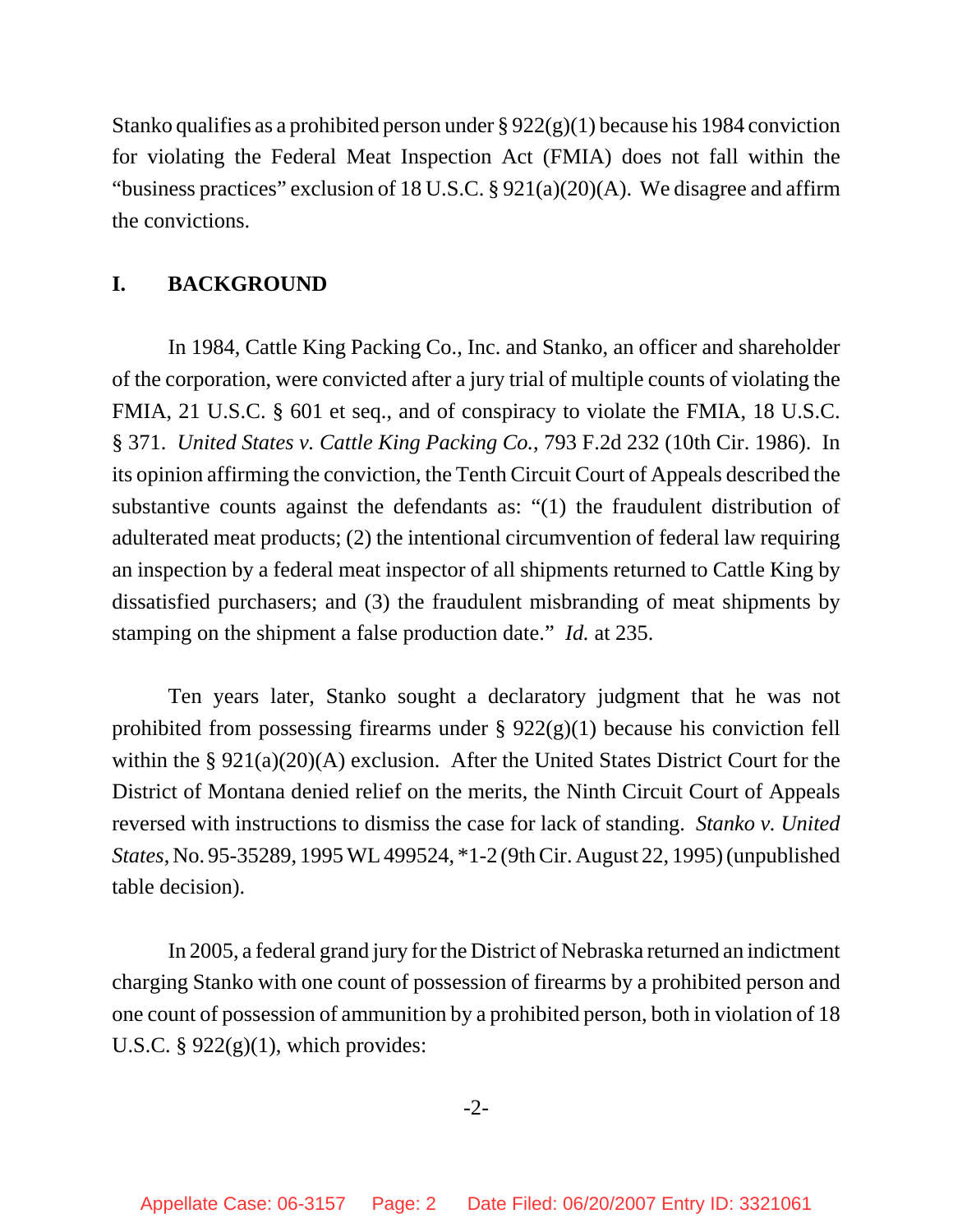It shall be unlawful for any person—who has been convicted in any court of a crime punishable by imprisonment for a term exceeding one year . . . to ship or transport in interstate or foreign commerce, or possess in or affecting commerce, any firearm or ammunition . . . .

18 U.S.C. § 922(g)(1). Both counts cited Stanko's FMIA convictions to establish his prohibited person status.

After a pretrial hearing on Stanko's motion to dismiss the indictment, the district court concluded that Stanko's FMIA conviction did not fall within the § 921(a)(20)(A) exclusion, which states in relevant part:

The term "crime punishable by imprisonment for a term exceeding one year" does not include—(A) any Federal or State offenses pertaining to antitrust violations, unfair trade practices, restraints of trade, or other similar offenses relating to the regulation of business practices.

18 U.S.C. § 921(a)(20)(A). The district court reasoned that: (1) the exclusion was "directed towards illegal restraints of trade, monopolies, and anti-competitive forces in the marketplace," not towards fraud-related convictions such as Stanko's; (2) for the "similar offenses" language to apply, the offense must be similar in nature to antitrust, restraint of trade, or unfair trade practices, and must also relate to regulation of business practices; and (3) the FMIA conviction did not depend on its effect on consumers or on competition. The district court summarized by saying, "Although in some respect the allegations . . . could be considered unfair trade practices, the gravamen of these charges are issues of food and drug safety and fraud, not unfair trade practices." At trial and over Stanko's objections, the district court declined Stanko's request to instruct the jury on the exclusion and denied his motion for judgment of acquittal. The jury found Stanko guilty on both counts, and the district court sentenced him to 72 months in prison.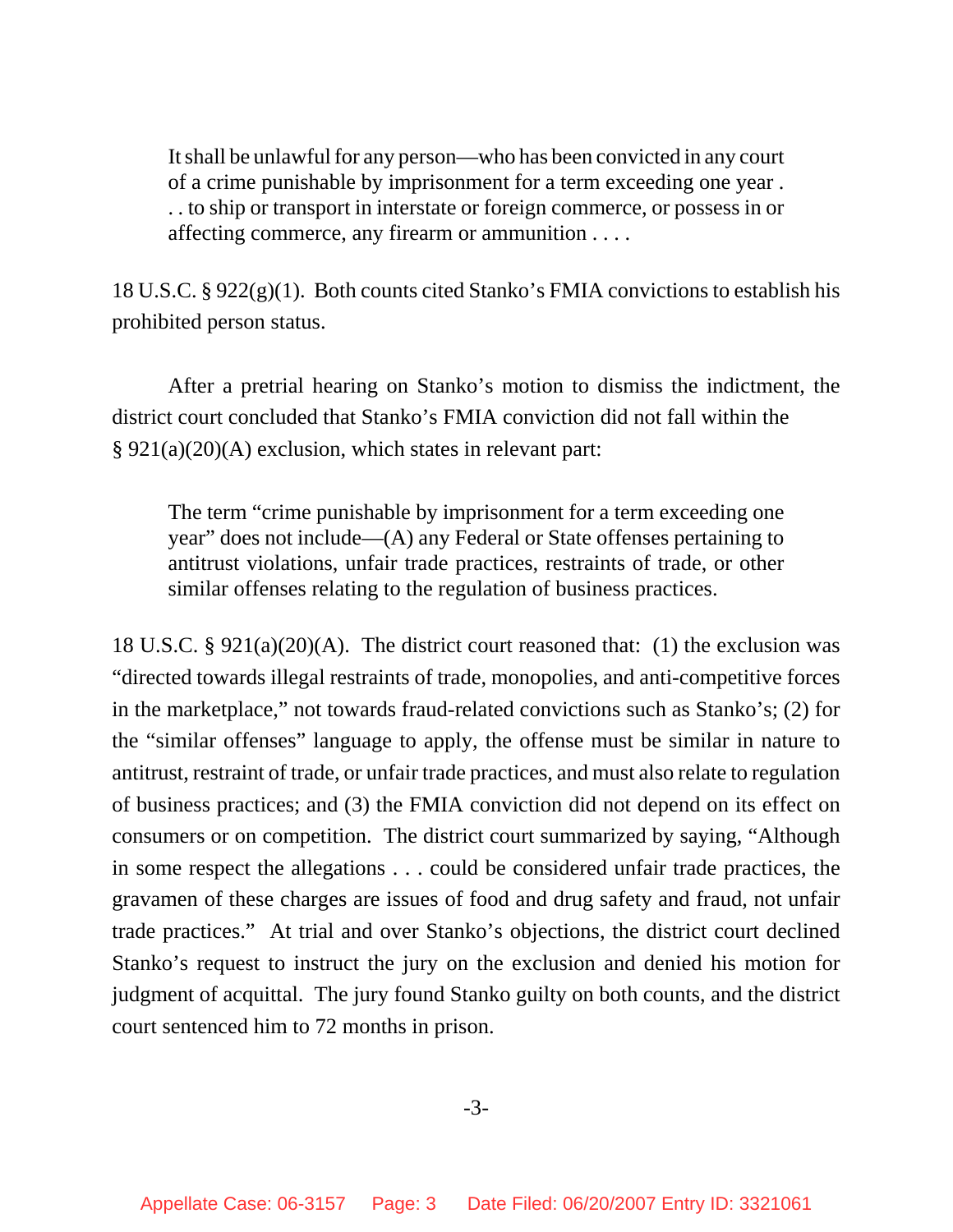In addition to his substantive  $\S 921(a)(20)(A)$  argument, Stanko contends on appeal that the indictment was fatally defective because it did not include the § 921(a)(20)(A) exclusion as an element of the charged offense and because the district court erred in treating his § 921(a)(20)(A) argument as a question of law for the court rather than one of fact for the jury. $^2$ 

## **II. DISCUSSION**

Stanko raised his challenges to the indictment and to the district court's refusal to submit the  $\S 921(a)(20)(A)$  exclusion issue to the jury in his motions to dismiss the indictment and for judgment of acquittal. We review de novo the district court's denial of a motion to dismiss the indictment, *United States v. Postley*, 449 F.3d 831, 832 (8th Cir. 2006), and we also apply de novo review to the denial of a motion for judgment of acquittal, *United States v. Cannon*, 475 F.3d 1013, 1020 (8th Cir. 2007).

An indictment "is legally sufficient on its face if it contains all of the elements of the offense charged, fairly informs the defendant of the charges against which he must defend, and alleges sufficient information to allow a defendant to plead a conviction or acquittal as a bar to a subsequent prosecution." *United States v. Hernandez*, 299 F.3d 984, 992 (8th Cir. 2002). The Government must prove three essential elements for a  $\S 922(g)(1)$  conviction: (1) the defendant previously was convicted of a crime punishable by a term of imprisonment exceeding one year; (2) he knowingly possessed a firearm; and (3) the firearm traveled in or affected interstate commerce. *United States v. Maxwell*, 363 F.3d 815, 818 (8th Cir. 2004). We have not

<sup>&</sup>lt;sup>2</sup>On appeal, in addition to his counseled briefs, Stanko has filed two pro se "Petition[s] for Great Writ of Habeas Corpus" in which he advances additional arguments as to why his convictions should be overturned. We construe these filings as supplemental pro se briefs and decline to address them. *See United States v. Peck*, 161 F.3d 1171, 1174 n.2 (8th Cir. 1998) ("It is not our practice to consider pro se briefs filed by parties represented by counsel . . . .") (internal citation omitted).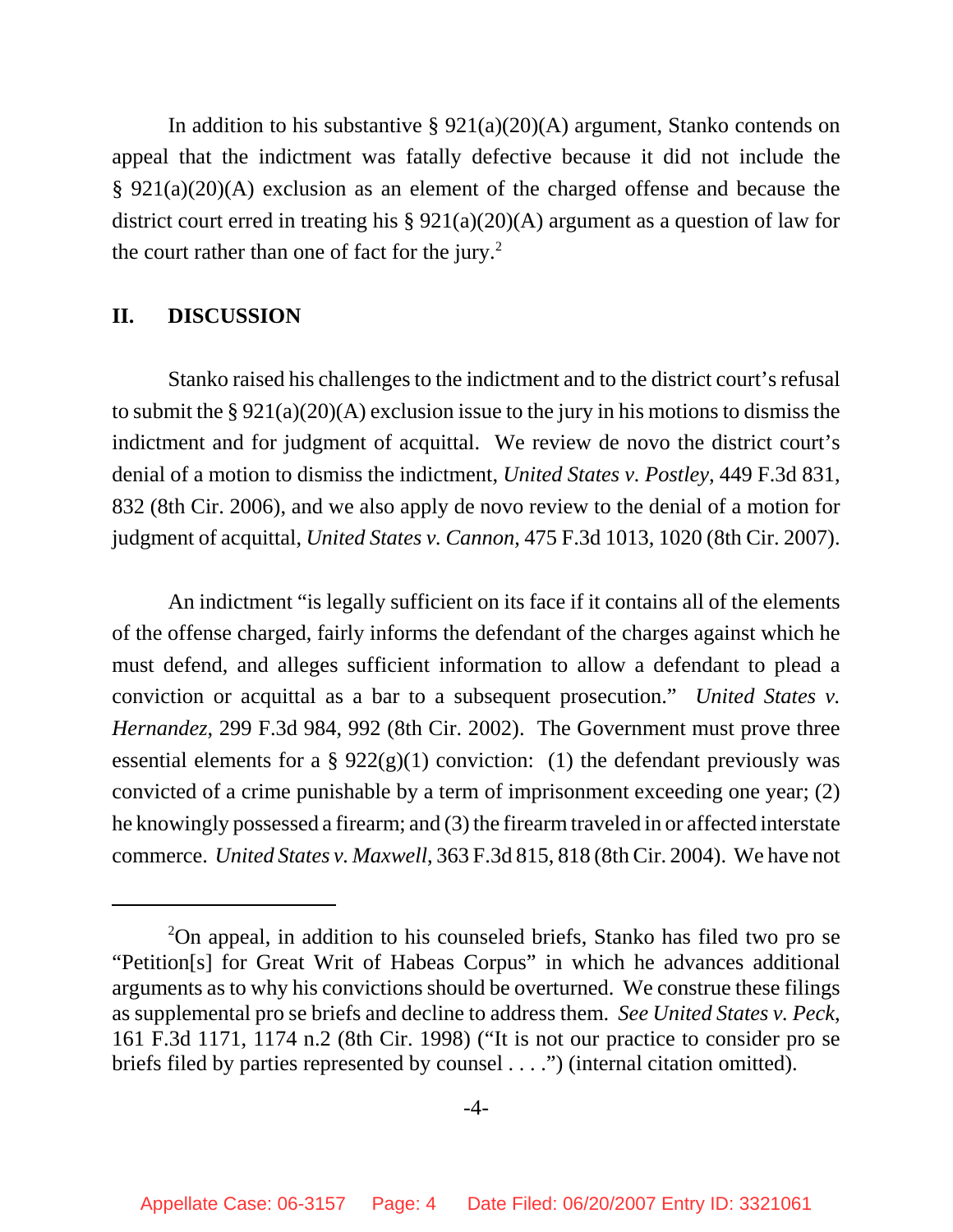included the §  $921(a)(20)(A)$  exclusion as an element of a §  $922(g)(1)$  offense. In addition, several circuits have held that the exclusions of  $\S$  920(a)(20) are legal definitions rather than elements of a § 922(g)(1) violation. *E.g., United States v. Bartelho*, 71 F.3d 436, 439-40 (1st Cir. 1995) (holding that the § 921(a)(20) exclusion is a legal definition, not an element, and noting that the holding follows the approach taken by other circuits); *United States v. Jackson*, 57 F.3d 1012, 1015-17 (11th Cir. 1995); (rejecting the defendant's argument that  $\S 921(a)(20)$  adds a new element to a § 922(g)(1) offense; holding that the government had no obligation to prove that the exclusion was inapplicable where the defendant did not proffer evidence that the prior conviction fell within the exception); *United States v. Flower*, 29 F.3d 530, 534 (10th Cir. 1994) (holding that § 921(a)(20) is a legal definition that defines "conviction for a term exceeding one year"). We agree and hold that the indictment was not defective because the §  $921(a)(20)(A)$  exclusion is not an element of a §  $922(g)(1)$  offense. The indictment in this case contained each element of the offense, fairly informed Stanko of the charges, and alleged sufficient information to allow Stanko to plead a conviction or acquittal as a bar to a subsequent prosecution. Therefore, the district court did not err in refusing to dismiss the indictment.

Likewise, we conclude that whether Stanko's predicate FMIA convictions qualified under the  $\S 921(a)(20)(A)$  exclusion was a question of law for the court rather than one of fact for the jury. The definitional nature of the  $\S 921(a)(20)$ exclusions places the responsibility on the court to determine as a matter of law whether the prior conviction qualifies as a "crime punishable by imprisonment for a term exceeding one year" under § 922(g)(1). *Bartelho*, 71 F.3d at 440 (considering the § 921(a)(20) exclusion of a conviction which has been expunged or set aside, or for which a person has been pardoned or has had civil rights restored); *see also United States v. Hayes*, No. 06-4087, 2007 WL 1112797, at \*1 (4th Cir. Apr. 16, 2007) (noting that questions regarding the definition of a predicate offense set forth in § 921(a)(33)(A) are questions of law); *United States v. Bethurum*, 343 F.3d 712, 716- 17 (5th Cir. 2003) (holding that for purposes of § 922(g)(9), the trial judge rather than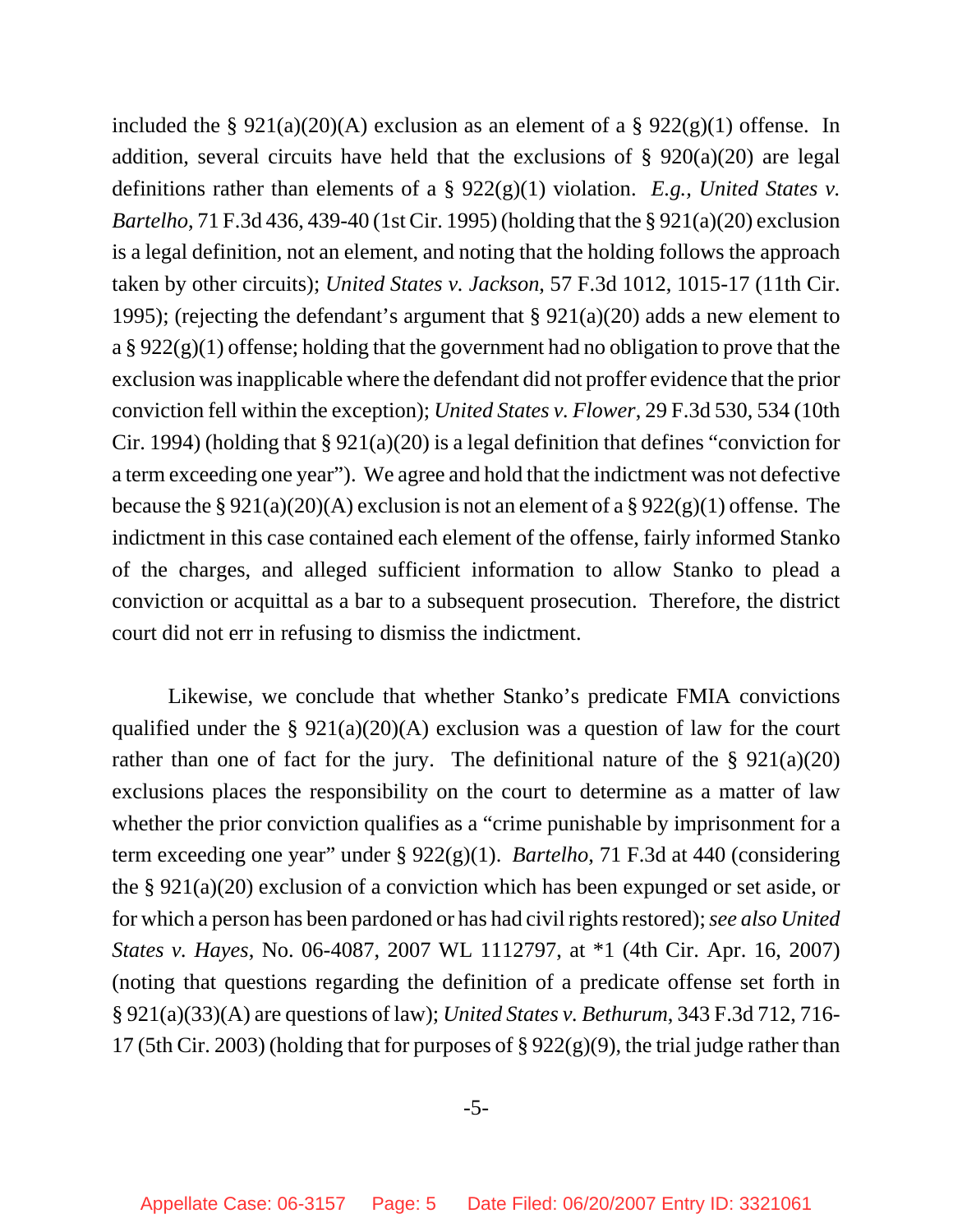the jury should determine whether "a particular conviction is admissible as relevant evidence of a misdemeanor crime of domestic violence" as defined in § 921(a)(33); noting that numerous courts have treated questions regarding the definitions in § 921(a) as purely legal questions); *United States v. Akins*, 276 F.3d 1141, 1146 (9th Cir. 2002) ("Because  $\S 921(a)(33)(B)(i)(I)$  is a legal definition, its application presents a question of law to be decided by the trial judge."); *United States v. Daugherty*, 264 F.3d 513, 514 (5th Cir. 2001) ("The question whether a felony conviction may serve as a predicate offense for a prosecution for being a felon in possession of a firearm pursuant to  $\S 922(g)(1)$  is purely a legal one.") (internal quotation omitted). We agree with these circuits and hold that whether a conviction falls within the exclusions defined in §  $921(a)(20)(A)$  is a question of law for the court.<sup>3</sup> Cf. United States v. *Mincks*, 409 F.3d 898, 901 (8th Cir. 2005) (noting that whether a prior conviction is a violent felony under the Armed Career Criminal Act "is distinctly a question of law for the court, not a jury"), *cert. denied*, ---U.S.---, 126 S. Ct. 1345 (2006). Therefore, the district court did not err in rejecting Stanko's argument that the issue should have been submitted to the jury.

We now turn to the substantive question of whether the district court correctly concluded that Stanko's FMIA convictions do not fall within the § 921(a)(20)(A) exclusion, a question of first impression in this circuit. This court "appl[ies] de novo review to . . . questions of federal law involving statutory interpretation." *United*

<sup>&</sup>lt;sup>3</sup>We also necessarily conclude that Stanko's Sixth Amendment right to a trial by jury was not violated by the district court's refusal to instruct the jury on the § 921(a)(20)(A) exclusion. Stanko's reliance on *United States v. Gaudin*, 515 U.S. 506 (1995), is misplaced. *Gaudin* held that a trial judge must submit instructions to the jury on every element of the crime charged, which included the element of the "materiality" of Gaudin's false statements on Department of Housing and Urban Development loan documents. *Id.* at 511, 522-23. By contrast here, because the § 921(a)(20)(A) exclusion is not an element of a § 922(g)(1) offense, *Gaudin* does not require the jury to be instructed on the exclusion.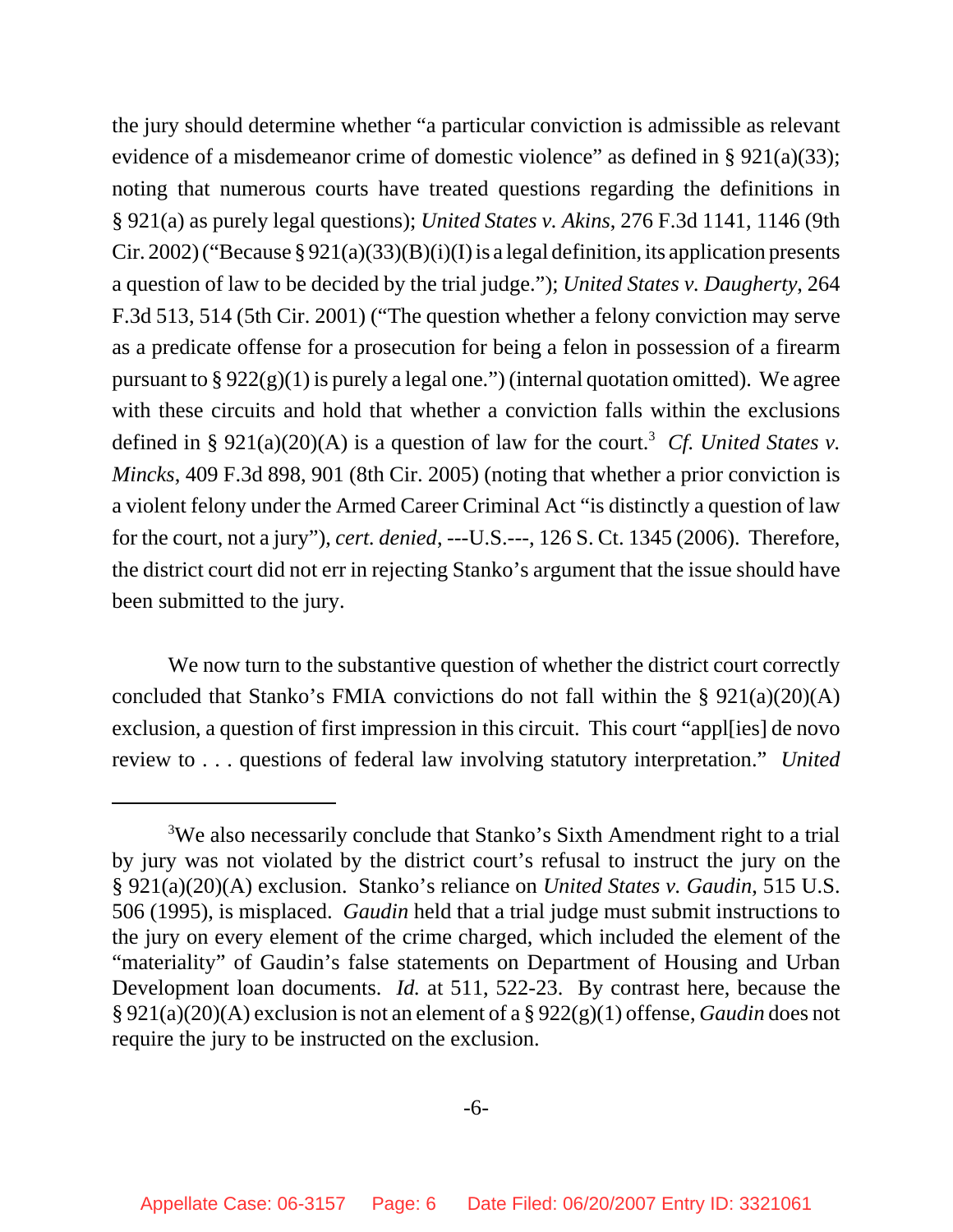*States v. Bach*, 400 F.3d 622, 627 (8th Cir.) (internal citation omitted), *cert. denied*, ---U.S.---, 126 S. Ct. 243 (2005). We begin our discussion by considering Stanko's argument, based upon his reading of the  $\S$  921(a)(20)(A) clause "or other similar offenses relating to the regulation of business practices" ("the business practices clause"), that Congress intended to exclude convictions for all business-related offenses from qualifying a defendant as a prohibited person under § 922(g)(1). We then consider whether, even if we reject Stanko's interpretation of the business practices clause, his FMIA convictions fall within the specifically enumerated offenses.

In examining the meaning of a statute, our inquiry begins with the statute's plain language. *United States v. Cacioppo*, 460 F.3d 1012, 1016 (8th Cir. 2006). "The Court will avoid an interpretation of a statute that renders some words altogether redundant," *United States v. Alaska*, 521 U.S. 1, 59 (1997) (internal quotation omitted), and should "avoid a statutory construction that would render another part of the same statute superfluous," *United States v. Gomez-Hernandez*, 300 F.3d 974, 979 (8th Cir. 2002). Stanko argues that the enumerated offenses excluded by § 921(a)(20)(A)—antitrust violations, unfair trade practices, and restraints of trade—encompass a vast array of business-related offenses and that the business practices clause serves simply to emphasize that Congress viewed the three enumerated offenses as similar, namely as related to the regulation of business practices broadly speaking. As a result, Stanko contends, any offense related to the regulation of business practices falls within the exclusion.

We do not agree with Stanko's broad interpretation of the business practices clause. First, "[q]ualifying words or clauses refer to the next preceding antecedent except when evident sense and meaning require a different construction." *United States v. Friedrich,* 402 F.3d 842, 845 (8th Cir.), *cert. denied*, ---U.S.---, 126 S. Ct. 495 (2005). We do not find any evident sense or meaning in the statute that would require us to avoid applying this grammatical rule. Thus, the qualifying clause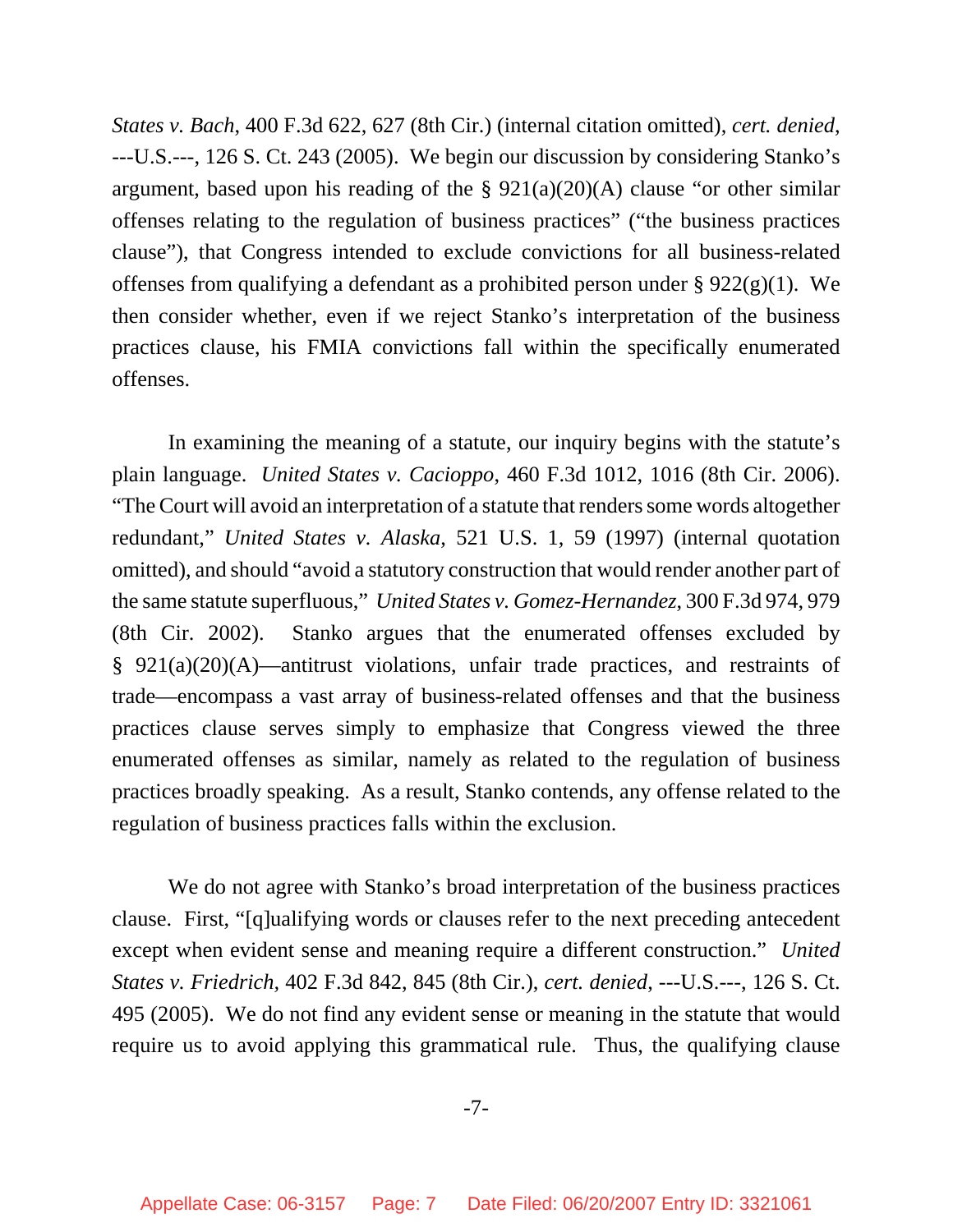"relating to the regulation of business practices" refers only to the preceding antecedent "other similar offenses" rather than functioning, as Stanko would have it, as descriptive of the commonalities between each of the enumerated offenses and as an indication of a congressional intent to exclude any business-related offense.<sup>4</sup> Second, Congress used the comparative term "similar" to modify "offenses," rather than saying "any other offenses" or simply "other offenses." The term "similar" indicates an intent to limit the business practices clause's reach to offenses which are "comparable" or "nearly corresponding" to the enumerated offenses. *See Webster's Third New International Dictionary* 2120 (2002) (defining "similar" as "having characteristics in common : very much alike : comparable"); *see also United States v. Lindsey*, 782 F.2d 116, 117-18 (8th Cir. 1986) (per curiam) (discussing whether crimes were of a similar character and defining "similar" as [n]early corresponding; resembling in many respects; somewhat alike; having a general likeness") (internal quotations omitted). Thus, we believe the general phrase "or other similar offenses relating to the regulation of business practices" refers back for its meaning to the three types of offenses Congress specifically enumerated—antitrust violations, unfair trade practices, and restraints of trade. Stanko's broad reading of the phrase would not only render the use of "similar" nonsensical, it would also render the enumerated terms superfluous because each enumerated offense is by definition an offense related to the regulation of business practices. Therefore, we conclude that the plain meaning of the

<sup>&</sup>lt;sup>4</sup>Until a 1986 amendment to the statute,  $\S$  921(a)(20)(A) read "or similar offenses relating to the regulation of business practices *as the Secretary may by regulation designate*." 18 U.S.C. 921(a)(20)(A) (1968), *amended by* Pub. L. No. 99- 308 (1986) (emphasis added). Our research has not revealed any offense so designated by the Secretary under this prior version, nor any indication of Congress's rationale for deleting that language.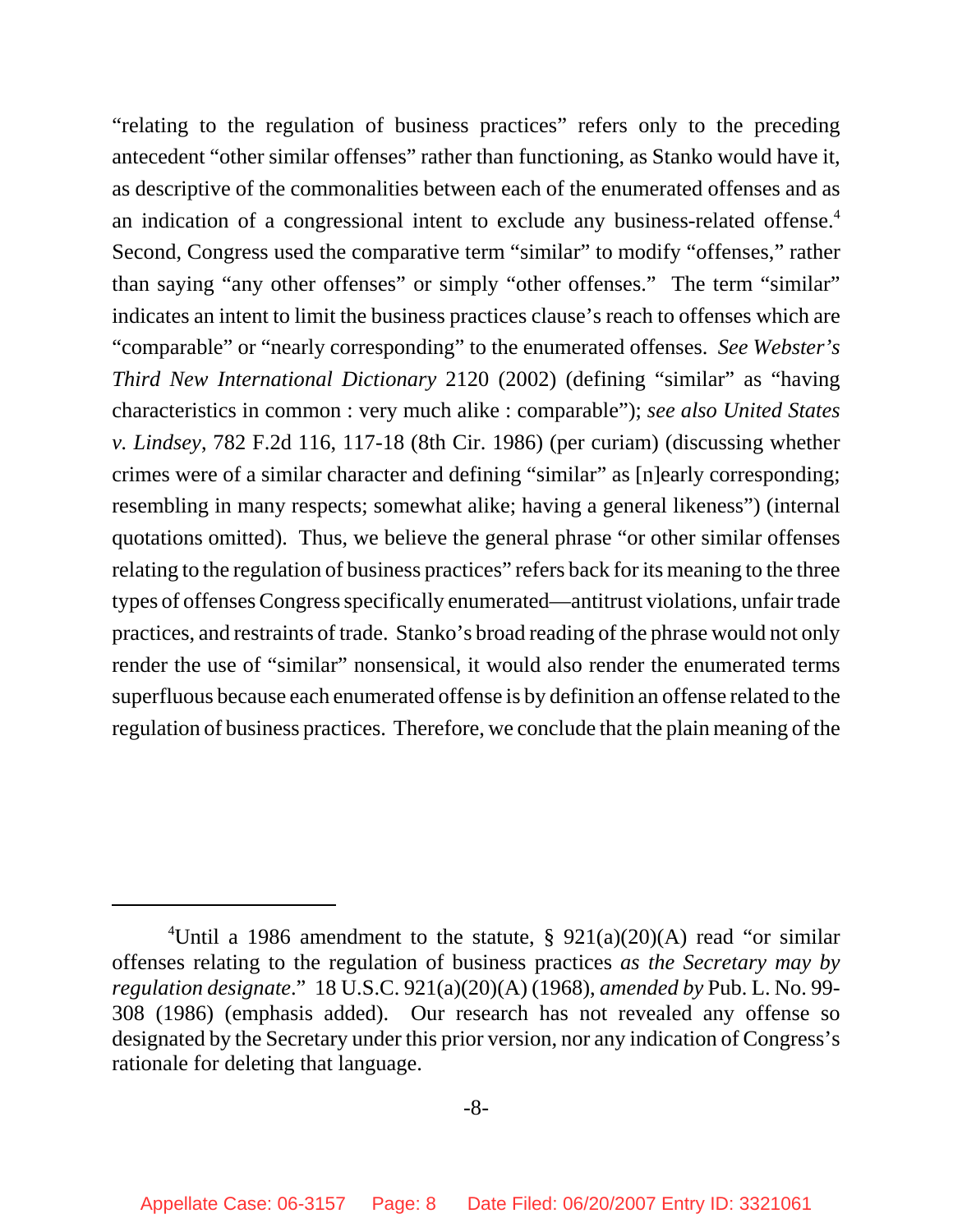statute indicates Congress's intent to limit the offenses that fall within the § 921(a)(20)(A) exclusion to those pertaining to antitrust violations, unfair trade practices, restraints of trade, or offenses similar to them.5

Having concluded that the § 921(a)(20)(A) exclusion does not extend to all business-related offenses, we must now determine whether Stanko's FMIA offenses pertain to antitrust violations, unfair trade practices, restraints of trade, or "other

In addition, Stanko's argument that any ambiguity in the statute requires resolution in his favor under the rule of lenity misinterprets the reach of that rule. *See Bernitt v. Martinez*, 432 F.3d 868, 869 (8th Cir. 2005) (per curiam) ("We do not resort to the rule of lenity where, as here, we can otherwise resolve the ambiguity of the statute."). We also reject Stanko's argument that the exclusion is unconstitutionally vague. *See United States v. Bamberg*, 478 F.3d 934, 937 (8th Cir. 2007) ("The statute, first, must provide adequate notice of the proscribed conduct, and second, not lend itself to arbitrary enforcement.").

<sup>&</sup>lt;sup>5</sup>Even if we were to find ambiguity in the language of § 921(a)(20)(A), as suggested by Stanko, the application of the established maxim of statutory construction *ejusdem generis* would also support our interpretation. *Ejusdem generis* provides that "[w]here general words follow specific words in a statutory enumeration, the general words are construed to embrace only objects similar in nature to those objects enumerated by the preceding specific words." *Circuit City Stores, Inc., v. Adams*, 532 U.S. 105, 114-15 (2001) (quotation omitted). In considering a phrase in the Federal Arbitration Act that excluded from the Act's coverage "contracts of employment of seamen, railroad employees, or any other class of workers engaged in foreign or interstate commerce," *id.* at 109, the Court concluded that the residual clause "should itself be controlled and defined by reference to the enumerated categories of workers which are recited just before it," *id.* at 115. The same principle would apply here. Congress chose to enumerate three types of offenses that qualify for the §  $921(a)(20)(A)$  exclusion and to add the residual clause "or other similar offenses relating to the regulation of business practices." Were we to assume that the business practices clause is ambiguous, we would still conclude under the doctrine of *ejusdem generis* that the clause must be "controlled and defined" by reference to the enumerated offenses. *See id.*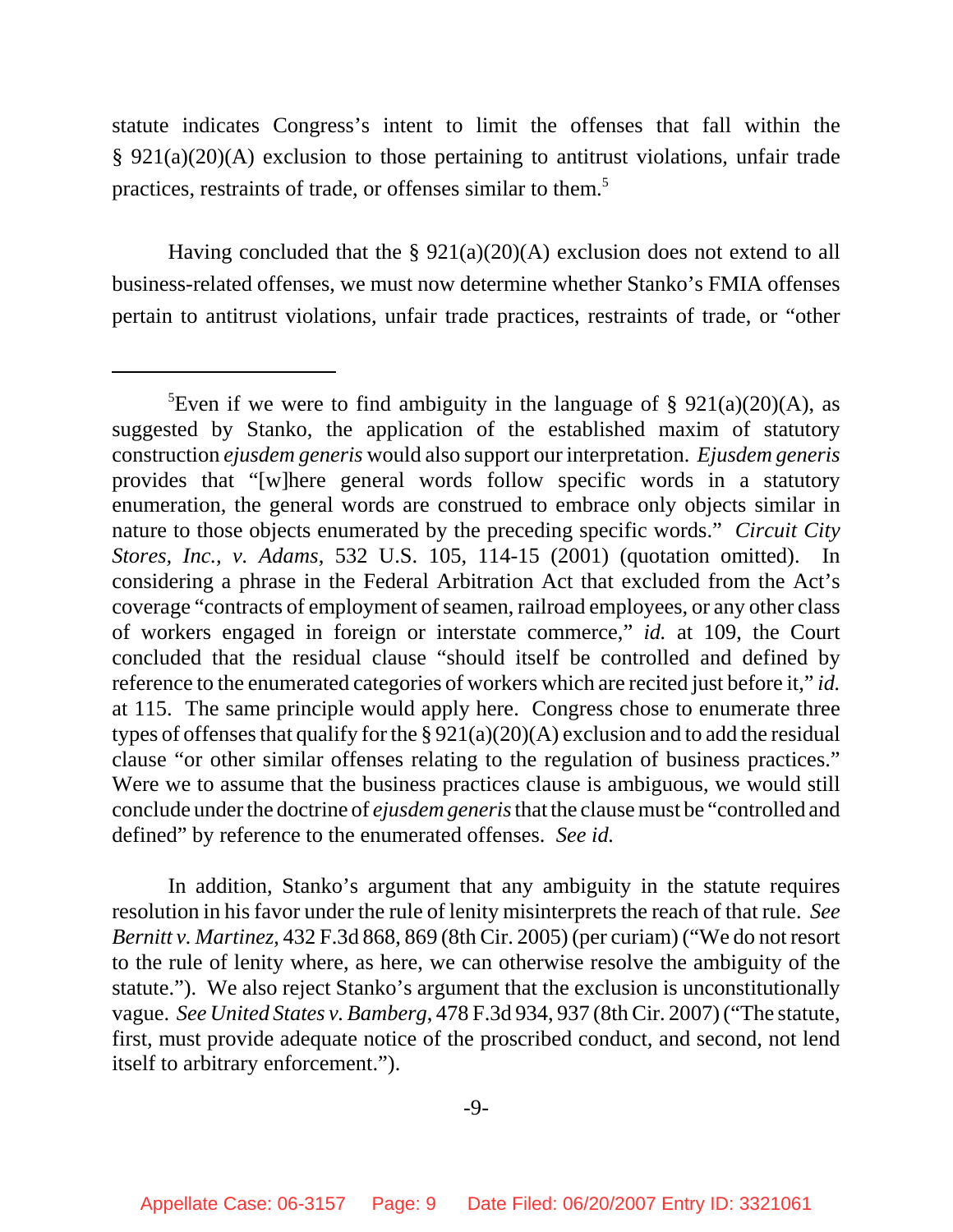similar offenses" so as to fall within the exclusion. Although Stanko briefly mentions antitrust violations and restraint of trade in his brief, he sets forth no substantive arguments that his FMIA convictions pertain to either. We therefore limit our discussion to whether they pertain to unfair-trade-practices offenses or are similar to antitrust violations, unfair trade practices, or restraints of trade collectively. *See Chay-Velasquez v. Ashcroft*, 367 F.3d 751, 756 (8th Cir. 2004) (noting that claims not meaningfully argued in the opening brief are waived).

Only three courts have analyzed whether an offense qualifies under the § 921(a)(20)(A) exclusion. Each of these courts has focused on whether the statute of conviction constitutes the type of offense enumerated in §  $921(a)(20)(A)$ , as evidenced by the primary purpose of the criminal statute and the elements the Government must prove for conviction under it. In *Dreher v. United States*, after recounting the elements of the statute of conviction, the court held that convictions for mail fraud and conspiracy to commit mail fraud did not qualify under the exclusion "[b]ecause violations of §§ 371 & 1341 in no way depend on whether they have an effect upon competition." 115 F.3d 330, 332-33 (5th Cir. 1997). In *United States v. Meldish*, the court noted that none of the elements of the offense of bringing a wristwatch into the United States by means of a false customs declaration included effects on competition or consumers and that "[s]ection 542 does not concern itself with matters" related to unfair trade practices. 722 F.2d 26, 27-28 (2d Cir. 1983). Finally, in *United States v. McLemore*, the court held that a conviction for rolling back odometers, in violation of 15 U.S.C. §§ 1984 and 1990c(a), did qualify as an unfair trade practice because the statutes "are meant to punish an 'unfair trade practice' within the meaning of 18 U.S.C. § 921(a)(20)" and explicitly referred to the need to protect consumers from unfair trade practices. 792 F. Supp. 96, 98 (S. D. Ala. 1992).

Significantly, the focus on the purpose and elements of the statute of conviction in these cases endures notwithstanding the possibility that the defendant's criminal conduct may also have incidentally hampered competition or had negative economic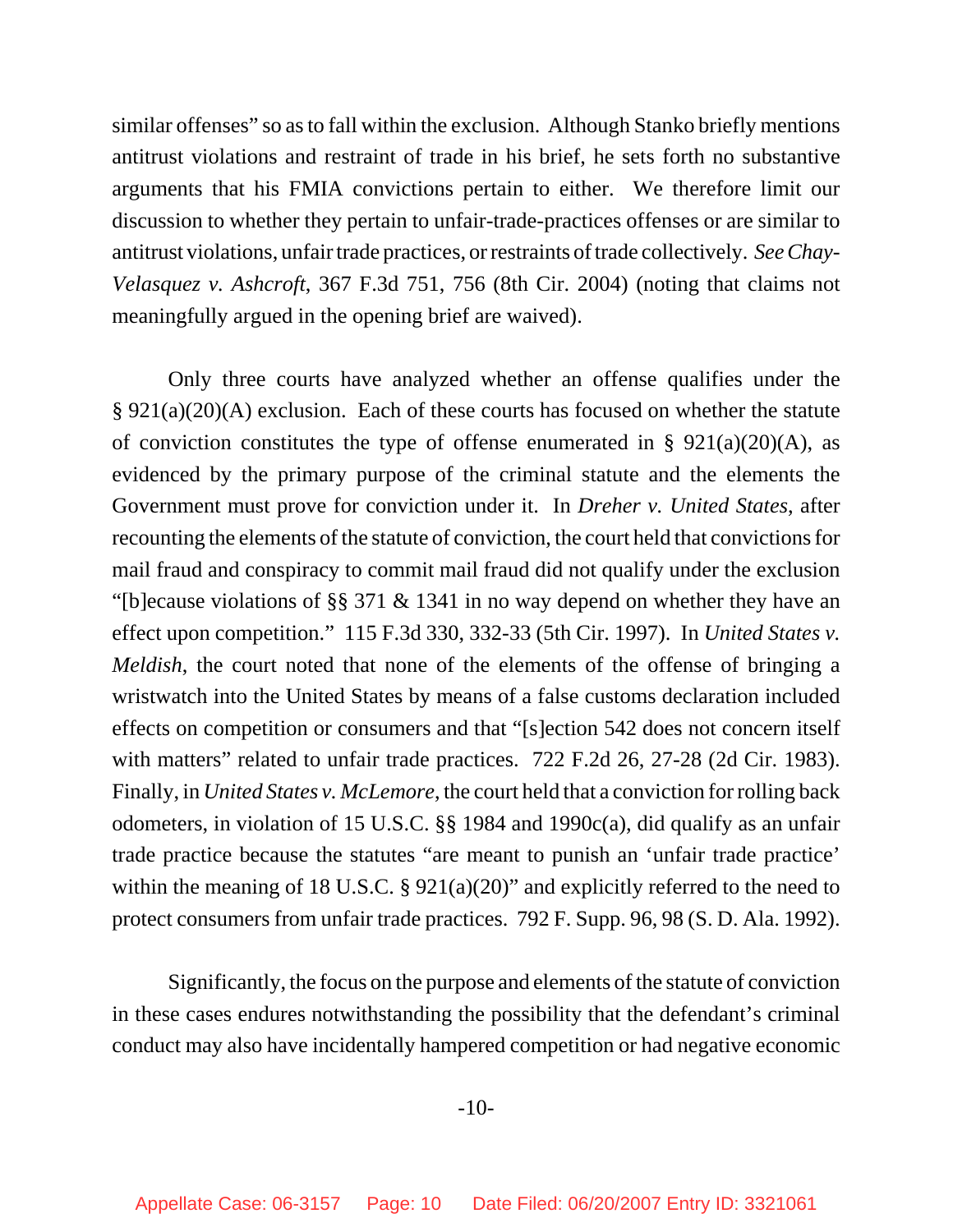effects on consumers. For example, the *Dreher* court specifically rejected the argument that because Dreher's activities had destroyed the competitive billing process and injured his competitors, his offense should qualify under the § 921(a)(20)(A) exclusion. *Dreher*, 115 F.3d at 332. Instead, the court concluded that the plain meaning of "offenses" referred solely to the charged violation of law and not to the possible incidental effects of the defendant's activities. *Id.* We agree that the term "offenses" in the context of  $\S 921(a)(20)(A)$  refers to the charged violation of law. Thus, the primary purpose of the statute of conviction and the elements that the Government must prove for conviction under it, rather than the possible incidental effects of the defendant's actions, are the proper focus of the  $\S 921(a)(20)(A)$  inquiry.

We also agree with the *Dreher* and *Meldish* courts that implicit in the term "unfair trade practices" is the requirement of an adverse economic effect on competition or consumers. *See Dreher*, 115F.3d at 332-33; *Meldish*, 722 F.2d at 28. The standard dictionary definition of the term supports the requirement of adverse economic effects. Although unfair trade can include generally any "inequitable business practice," it especially applies to "the act or an instance of a competitor's repeating of words in a way that conveys a misrepresentation that materially injures the person who first used the words, by appropriating credit of some kind earned by the first user." *Black's Law Dictionary*, 1564 (8th ed. 2004); *see also id.* at 1563 (defining "unfair competition" generally as "dishonest or fraudulent rivalry in trade and commerce" but especially "the practice of endeavoring to pass off one's own goods or products in the market for those of another by means of imitating or counterfeiting the name, brand, size, shape, or other distinctive characteristic of the article or its packaging"). Moreover, under the doctrine of *noscitur a sociis*, which instructs that a word is "known by the company it keeps," *Gustafson v. Alloyd Co.,* 513 U.S. 561, 575 (1995), we "avoid ascribing to one word a meaning so broad that it is inconsistent with its accompanying words, thus giving unintended breadth to the Acts of Congress," *id.* (internal quotation omitted). Thus, while the term "unfair trade practices" *can* apply broadly to any inequitable business practice, the meaning it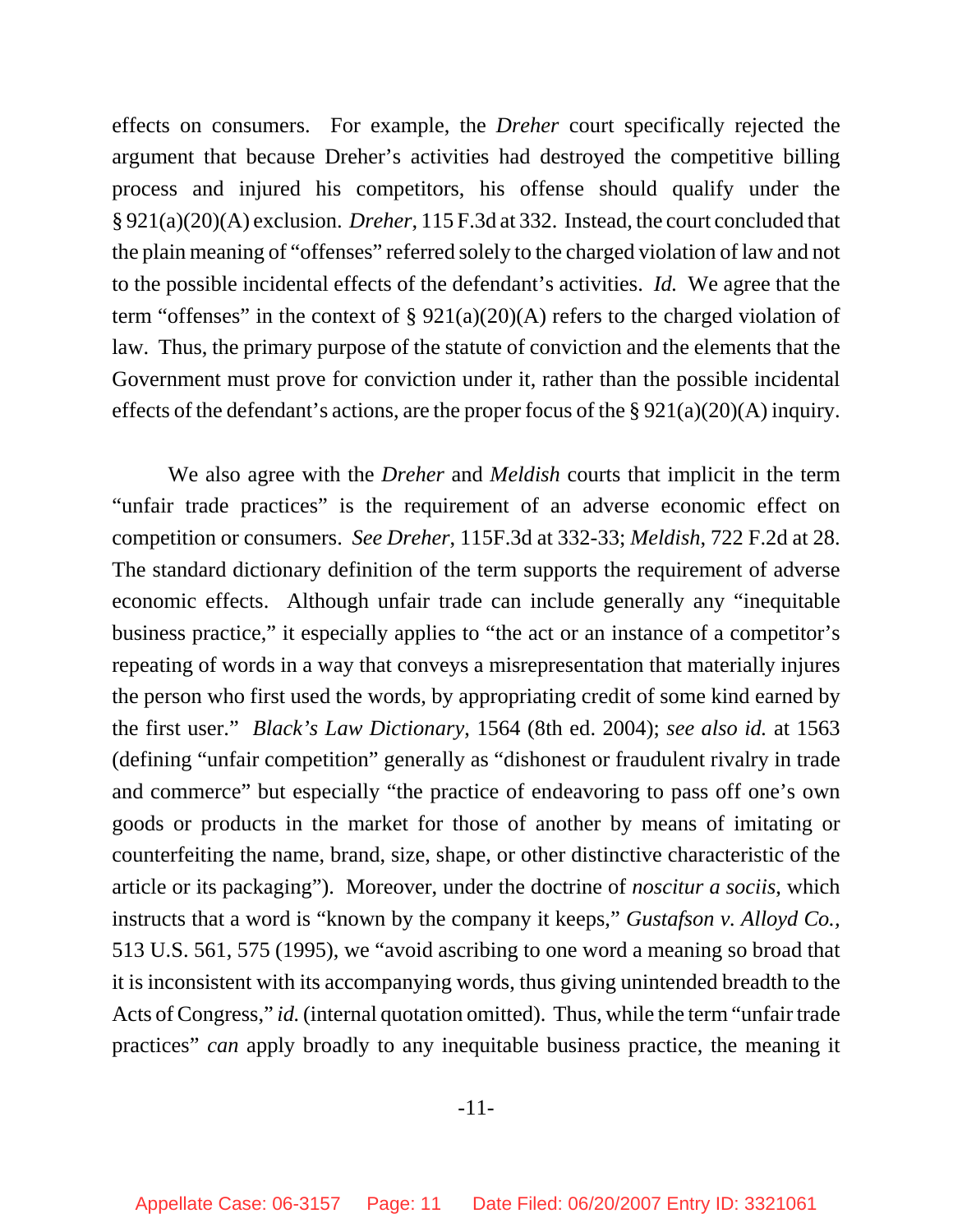carries here must be determined by reference to the other two enumerated terms—antitrust violations and restraints of trade—both of which clearly involve negative economic effects on consumers or competition. *SeeBlack's Law Dictionary*, 104 (8th ed. 2004) (defining "antitrust law" as "[t]he body of law designed to protect trade and commerce from restraints, monopolies, price-fixing, and price discrimination."); *id.* at 1340 (defining "restraint of trade" as "1. A limitation on business dealings or professional or gainful occupations. 2. *Antitrust*. An agreement between or combination of businesses intended to eliminate competition, create a monopoly, artificially raise prices, or otherwise adversely affect the free market.") This choice of enumerated terms suggests that Congress intended to exclude from § 922(g)(1)'s prohibition those felons convicted under criminal statutes addressing only economic harm to competition or consumers, but not to exclude those felons convicted under criminal statutes designed primarily to address other societal concerns.

Stanko argues that violating the FMIA is an unfair trade practice as a matter of clearly established law because one of the FMIA's main purposes is to protect the market from unfair competition and because the activities underlying his FMIA conviction harmed competition. He also argues that mislabeling products and committing business fraud constitute unfair trade practices by definition and that the FMIA must be an unfair-trade-practices law because it has preempted all state unfairtrade-practices laws.

We disagree with Stanko's characterization of the primary purpose of the FMIA as well as his reliance on the potential incidental adverse effects on competition and consumers resulting from his FMIA violations. It is true that the statement of congressional findings at 21 U.S.C. § 602 includes concerns about the effects of unwholesome meat on competition and markets. These concerns, however, are subordinate to the FMIA's primary public-health purpose of protecting consumers from unsafe meat: "It is essential in the public interest that the health and welfare of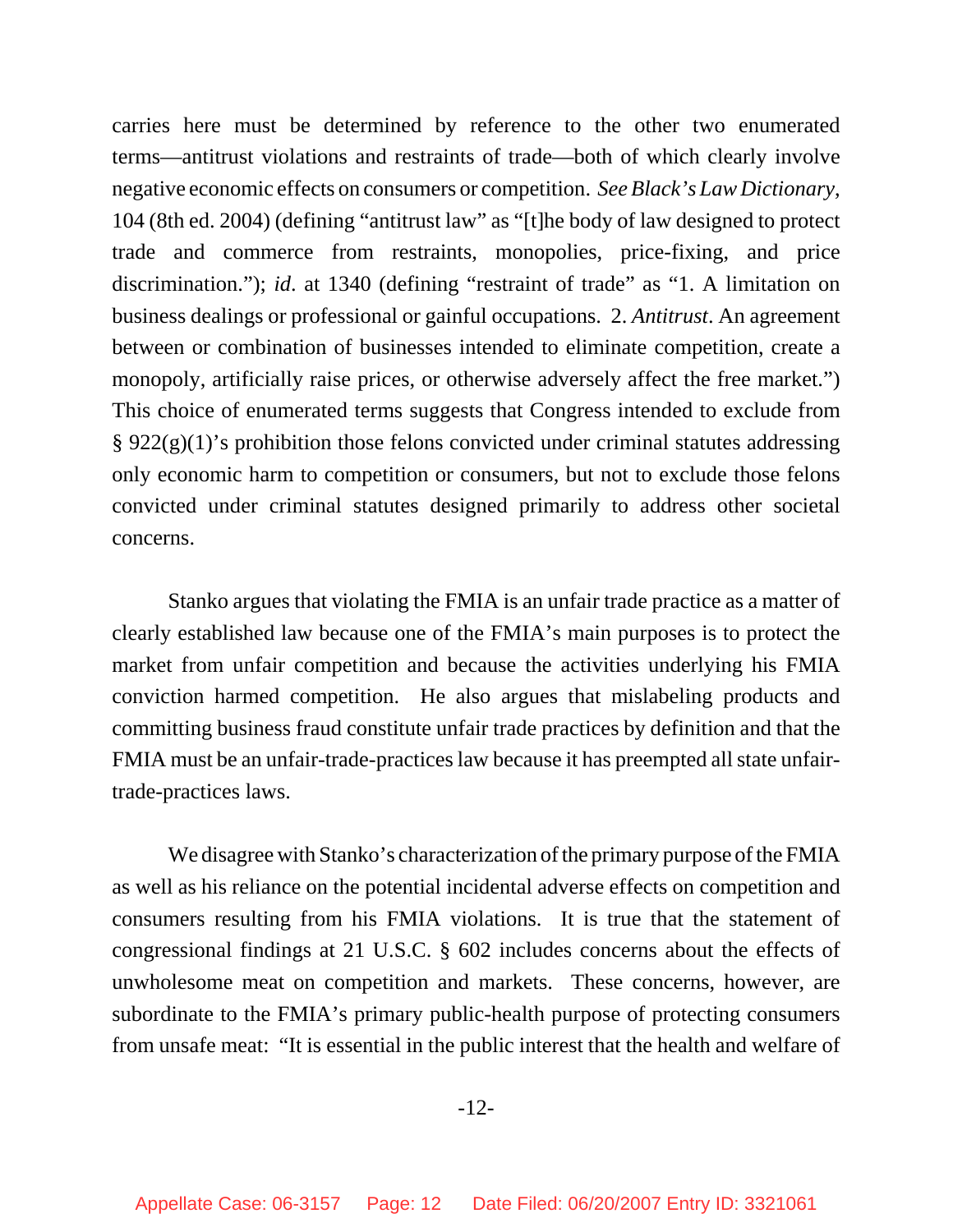consumers be protected by assuring that meat and meat food products distributed to them are wholesome, not adulterated, and properly marked, labeled, and packaged." 21 U.S.C. § 602. Indeed, cases discussing the FMIA uniformly describe the statute as concerned primarily with protecting public health. *See, e.g., Nat'l Pork Producers Council v. Bergland*, 631 F.2d 1353, 1361 (8th Cir. 1980) (noting that Congress expressly charged the USDA with assuring that meat distributed to consumers is wholesome, not adulterated, and properly marked, labeled, and packaged); *United States v. Mullens*, 583 F.2d 134, 139 (5th Cir. 1978) ("The purpose of the Meat Inspection Act of 1907, as amended . . . is to ensure a high level of cleanliness and safety in meat products."); *Pac. Trading Co. v. Wilson & Co.*, 547 F.2d 367, 370 (7th Cir. 1976) ("The Federal Meat Inspection Act has as its stated purpose, the enforcement of standards of sanitation throughout meatpacking plants."); *United States v. Articles of Food . . . Buffalo Jerky*, 456 F. Supp. 207, 210 (D. Neb. 1978) ("The Meat Inspection Act is, by its very terms, designed to protect the health and welfare of consumers: 'by assuring that meat and meat food products distributed to them are wholesome, not adulterated, and properly marked, labeled and packaged'.") (citing 21 U.S.C. § 602); *Fed'n. of Homemakers v. Hardin*, 328 F. Supp. 181, 184 (D.D.C. 1971) ("The primary purpose of the Wholesome Meat Act is to benefit the consumer and to enable him to have a correct understanding of and confidence in meat products purchased. Prohibitions against mislabeling are an integral part of this purpose."). Thus, despite the fact that the FMIA statutory scheme necessarily involves regulating business and may have the effect of protecting consumers and competition from economic harm, we conclude that the primary purpose of the FMIA is to protect public health from the effects of unwholesome meat.

Even more significantly, none of the provisions of the FMIA require the Government to prove an effect on competition or consumers as an element of the offense. More specifically, none of the provisions under which Stanko was convicted required the Government to prove such effects. *See* 21 U.S.C. §§ 605 (requiring inspection of meat products), 610 (prohibiting adulteration or misbranding of meat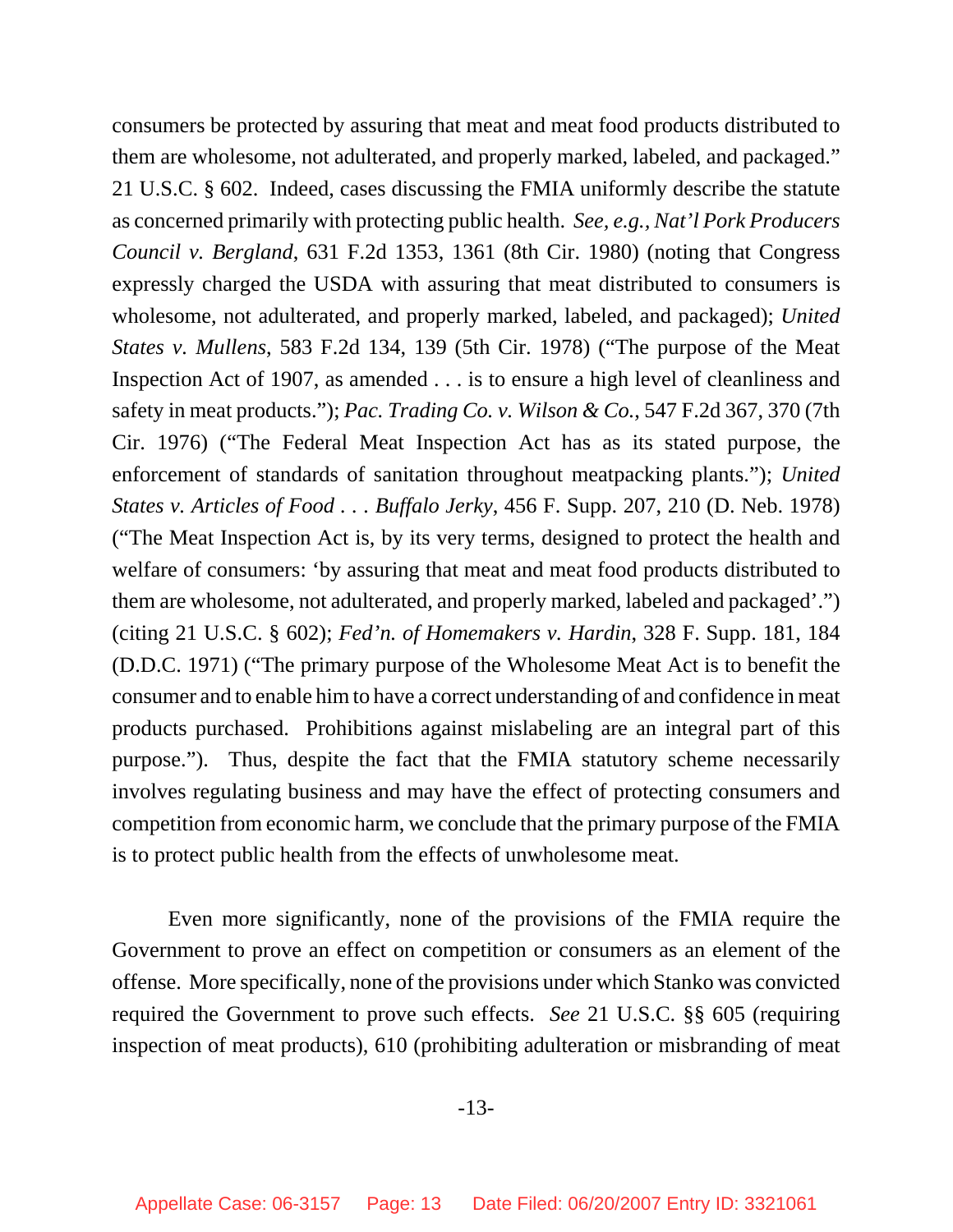products), and 611 (prohibiting mislabeling). Instead, Stanko's mislabeling, misbranding, adulteration of meat, and deliberate avoidance of inspection alone ran afoul of the FMIA, independent of the incidental effects those actions may have had on competition or consumers.

An instructive contrast to the FMIA is the Packers and Stockyards Act (PSA), 7 U.S.C. § 192. Meatpackers run afoul of the PSA for such offenses as engaging in unfair, unjustly discriminatory or deceptive practices; apportioning supplies if such apportionment has the effect of restraining commerce or of creating a monopoly; and engaging in any course of business for the purpose or with the effect of manipulating or controlling prices. 7 U.S.C. § 192 (a), (c), (e). In comparing the PSA with the FMIA, the Sixth Circuit Court of Appeals has noted that "the statutes have quite different purposes. The FMIA is a public health statute, aimed at 'preventing the use in commerce of meat and meat food products which are adulterated.'" *D&W Food Centers, Inc. v. Block*, 786 F.2d 751, 755 (6th Cir. 1986) (quoting 21 U.S.C. § 603(a)). By contrast, "the Stockyards Act is a fair trade practices law, and the chief evil at which it was aimed was the monopoly of the packers, enabling them unduly and arbitrarily to injure consumers and suppliers by controlling pricing." *Id.* (internal quotation omitted).The PSA's explicit prohibition of activities commercially and economically harmful to competition or consumers stands in marked contrast to the FMIA's public-health related prohibitions, none of which requires proof of economic effects on competition or consumers. Therefore, despite the potential for Stanko's criminal activities to have such incidental effects on competition and consumers, we find that none of the FMIA provisions under which Stanko was convicted requires the Government to prove an effect on competition or consumers as an element of the offense.

Having determined that the primary purpose of the FMIA is to protect public health and that the elements of Stanko's FMIA offenses of conviction do not involve an economic effect on competition or consumers, we find Stanko's additional

-14-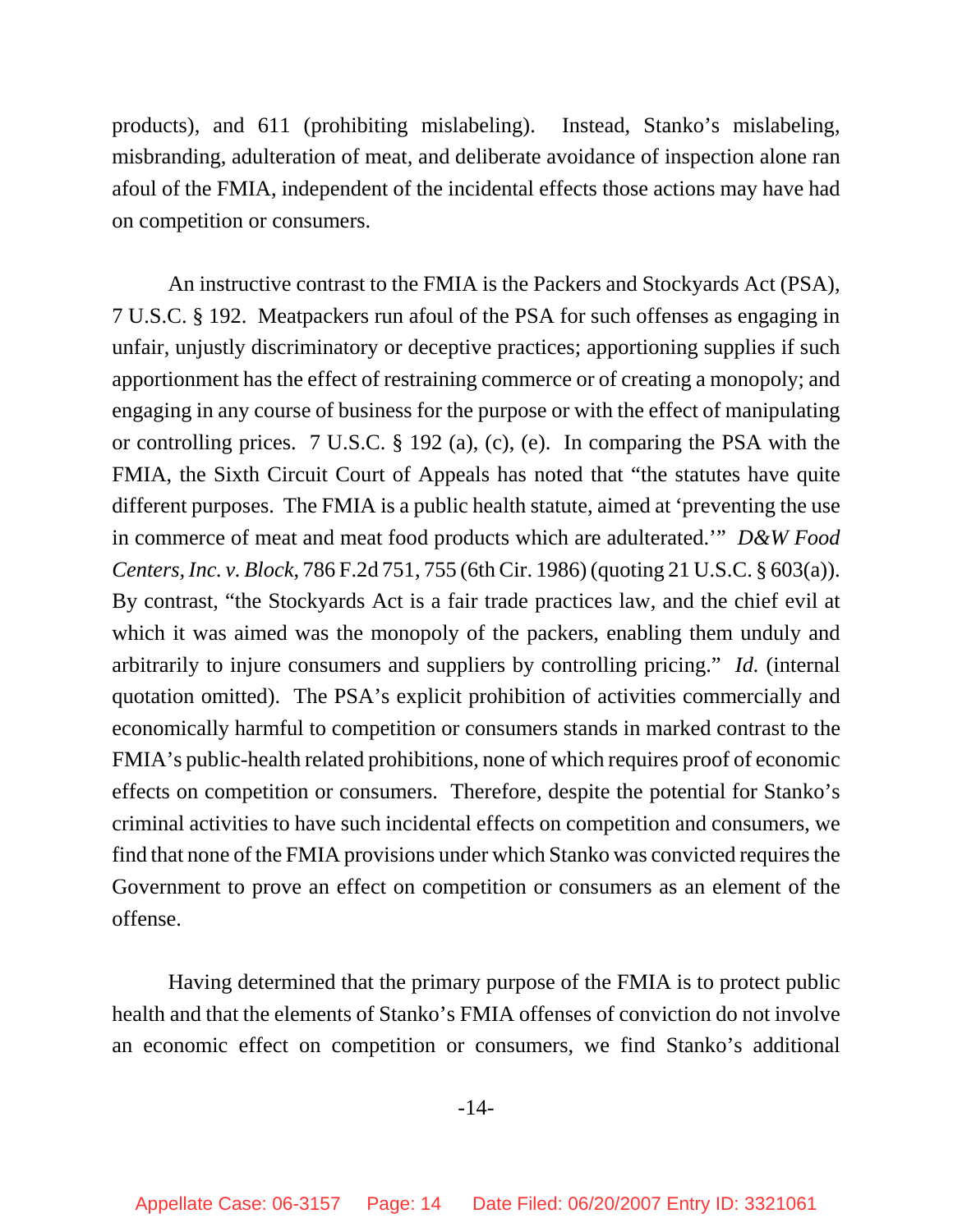arguments unavailing as well. That Stanko's acts involved fraud and mislabeling does not transform an FMIA offense into an unfair-trade-practices offense or an offense similar to the enumerated offenses, notwithstanding the fact that fraudulent conduct and mislabeling may be present in many unfair-trade-practices statutes.<sup>6</sup> In addition, Stanko's argument that the FMIA has preempted all state unfair-trade-practices laws and, therefore, must be one itself is meritless. In assessing whether a federal law has preempted state law, courts "start with the assumption that the historic police powers of the states were not to be superseded by the Federal Act unless that was the clear and manifest purpose of Congress." *Medtronic, Inc. v. Lohr*, 518 U.S. 470, 485 (1996) (quotation omitted). Congressional enactments may "override state laws with which they conflict" and where the state law "stands as an obstacle to the accomplishment and execution of the full purposes and objectives of Congress." *Jones v. Rath Packing Co.*, 430 U.S. 519, 525-26 (1977). While it is true that the FMIA prohibits states from imposing "[m]arking, labeling, packaging, or ingredient requirements in addition to, or different than, those" mandated under the FMIA, 21 U.S.C. § 678, nothing in the text of the FMIA indicates an intent to preempt state unfair-tradepractices laws in general, nor have we found any cases supporting Stanko's claim that it does so. In *Rath Packing*, the Court held that where FMIA labeling requirements conflicted with California labeling requirements with respect to bacon, the FMIA requirements preempted California's. *Id.* at 532. The Court based its conclusion on § 678's prohibition of "the imposition of '[m]arking, labeling, packaging, or ingredient requirements in addition to, or different than, those made under' the Act." *Id.* at 530 (quoting § 678); s*ee also Animal Legal Defense Fund v. Provimi Veal*, 626

 $6$ An "intent to defraud" is not required for conviction under the FMIA. When an intent to defraud is present, as in Stanko's convictions, the potential criminal punishment for the violation increases. *See* 21 U.S.C. § 676(a) (any violation of any provision of the FMIA subjects a person to imprisonment "for not more than one year, or a fine of not more than \$1,000, or both such imprisonment and fine; but if such violation involves intent to defraud . . . such person . . . shall be subject to imprisonment for not more than three years or a fine of not more than \$10,000, or both  $\ldots$ .").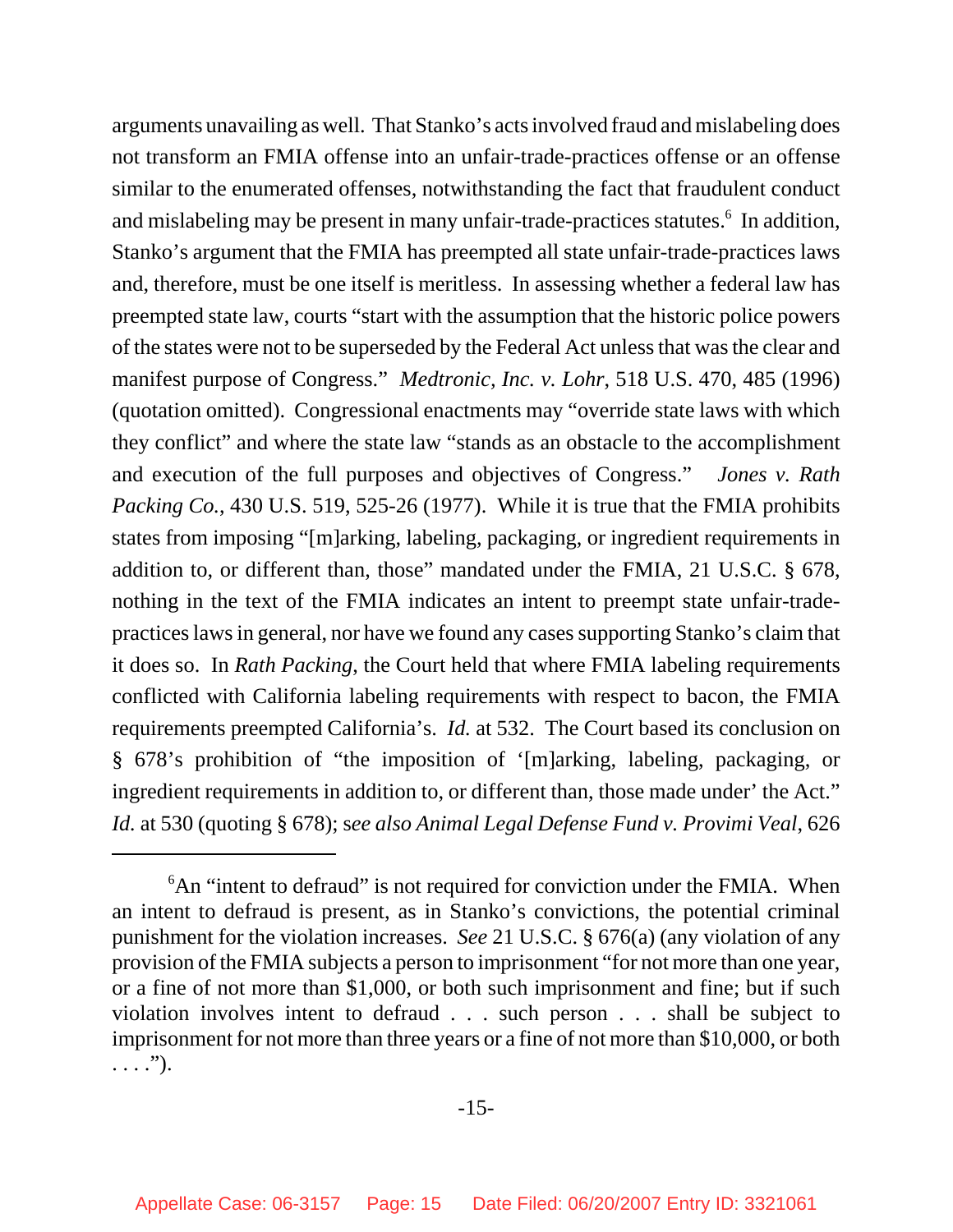F. Supp. 278, 286 (D. Mass. 1986) ("[M]eat ingredient standards, labeling and packaging have been pre-empted by the FMIA, and states cannot impose different or additional affirmative requirements on meat and meat food products.") (citation omitted). *Rath Packing* does not, however, stand for the proposition that the FMIA has preempted state unfair-trade-practices laws in addition to state meat-product ingredient, labeling, and packaging laws.

Therefore we conclude, based on the primary purpose of the FMIA and the requirements for conviction under it, that Stanko's FMIA offenses do not pertain to "antitrust violations, unfair trade practices, restraints of trade, or other similar offenses relating to the regulation of business practices" under  $\S 921(a)(20)(A)$ .

#### **III. CONCLUSION**

Accordingly, we hold that Stanko's FMIA convictions do not fall within § 921(a)(20)(A) exclusion and, as a result, that he was a prohibited person under  $§ 922(g)(1)$ . We therefore affirm his convictions.

BRIGHT, Circuit Judge, dissenting.

It is ordinarily unlawful for anyone "who has been convicted in any court of, a crime publishable by imprisonment for a term exceeding one year" to possess a firearm or ammunition which has traveled in interstate commerce, 18 U.S.C.  $\S 922(g)(1)$ , but the congressional enactment before us exempts certain individuals who commit business crimes, 18 U.S.C. § 921(a)(20)(A). The exemption from the bar to gun ownership applies to persons convicted of "antitrust violations, unfair trade practices, restraints of trade, or other similar offenses relating to the regulation of business practices[.]" 18 U.S.C. § 921(a)(20)(A) (emphasis added). Thus a person who has committed a felony may still own a gun if that person's felony relates to certain business crimes.

#### -16-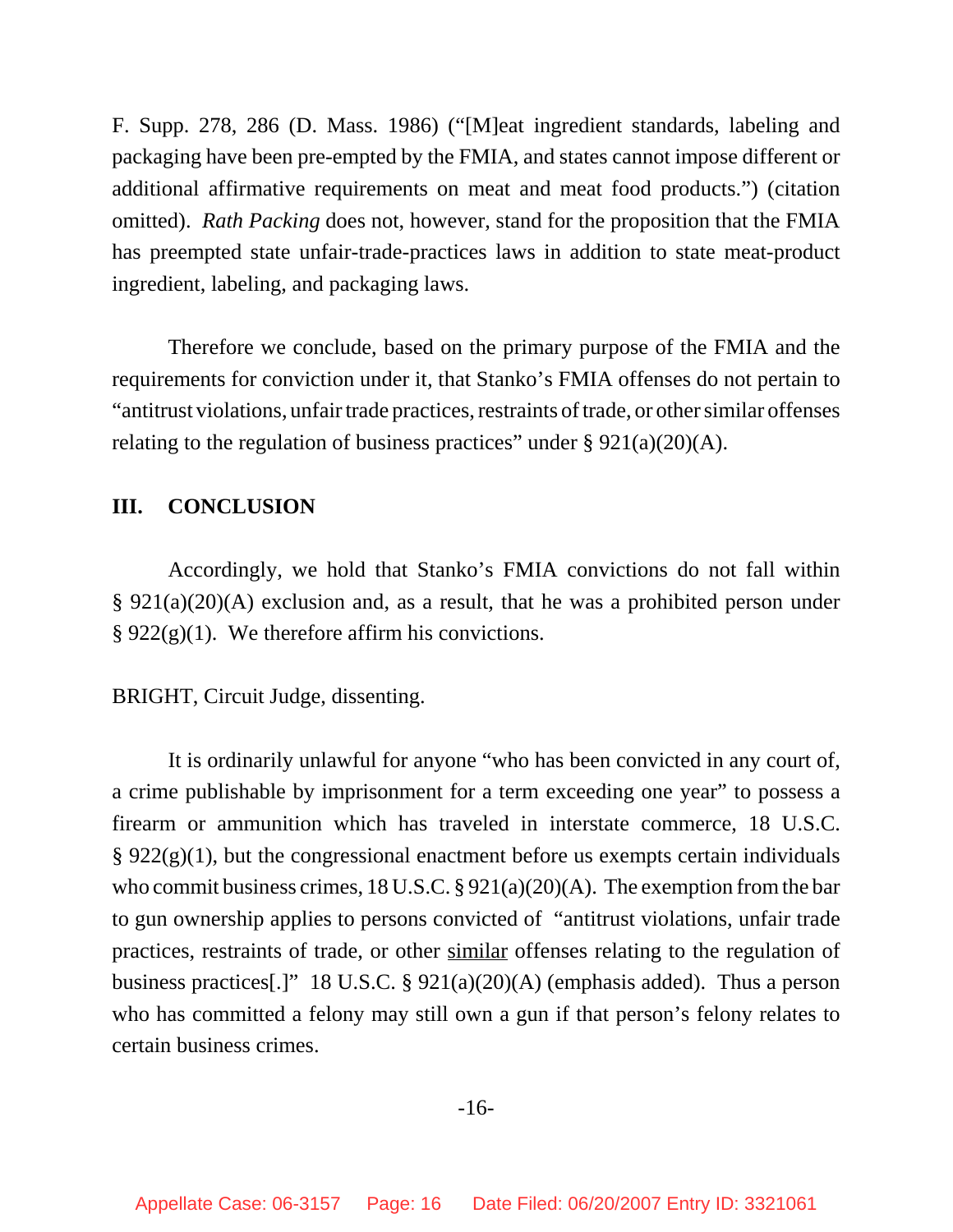The majority speculates that Congress, on passing this legislation, excluded only a limited subset of business crimes, and that the Stanko's Federal Meat Inspection Act ("FMIA") offenses, 21 U.S.C. § 601 et seq., are not "unfair trade practices" crimes or "similar offenses" within the scope of the exemption. The Gun Control Act of 1968 originally required the Secretary to designate the "similar offenses" that were within the scope of the exemption, 18 U.S.C. § 921(a)(20) (Supp. V. 1969). The 1986 Firearms Owners' Protection Act, Pub. L. No. 99-308, 100 Stat. 449 (1986), however, eliminated the Secretary's role and left the courts to determine which business offenses are similar to antitrust violations, unfair trade practices, and restraints of trade.

A court's task of interpreting the exemption is complicated by the lack of Congressional commentary on §  $921(a)(20)(A)$ . Most recently, when Congress amended the Gun Control Act by enacting the Firearms Owners' Protection Act, the bill's sponsor, Senator James McClure, explained:

[T]his bill [the Firearms Owners' Protection Act] has been painstakingly crafted to focus law enforcement on the kinds of Federal firearms law violations most likely to contribute to violent firearms crime . . . . We must compel the enforcing agency to stop harassing honest people and to direct their efforts at the violent criminals who give all gun owners a bad name.

131 Cong. Rec. S23 (daily ed. Jan 3, 1985) (statement of Sen. McClure).

The statement seems to limit the prohibition on gun ownership only to "those who have demonstrated that 'they may not be trusted to possess a firearm without becoming a threat to society.'" Scarborough v. United States, 431 U.S. 563, 572 (1977) (quoting 114 Cong. Rec. 14773 (1968)) (explaining the intent of the prohibitions against felons possessing firearms contained in the Omnibus Crime Control Act of 1968).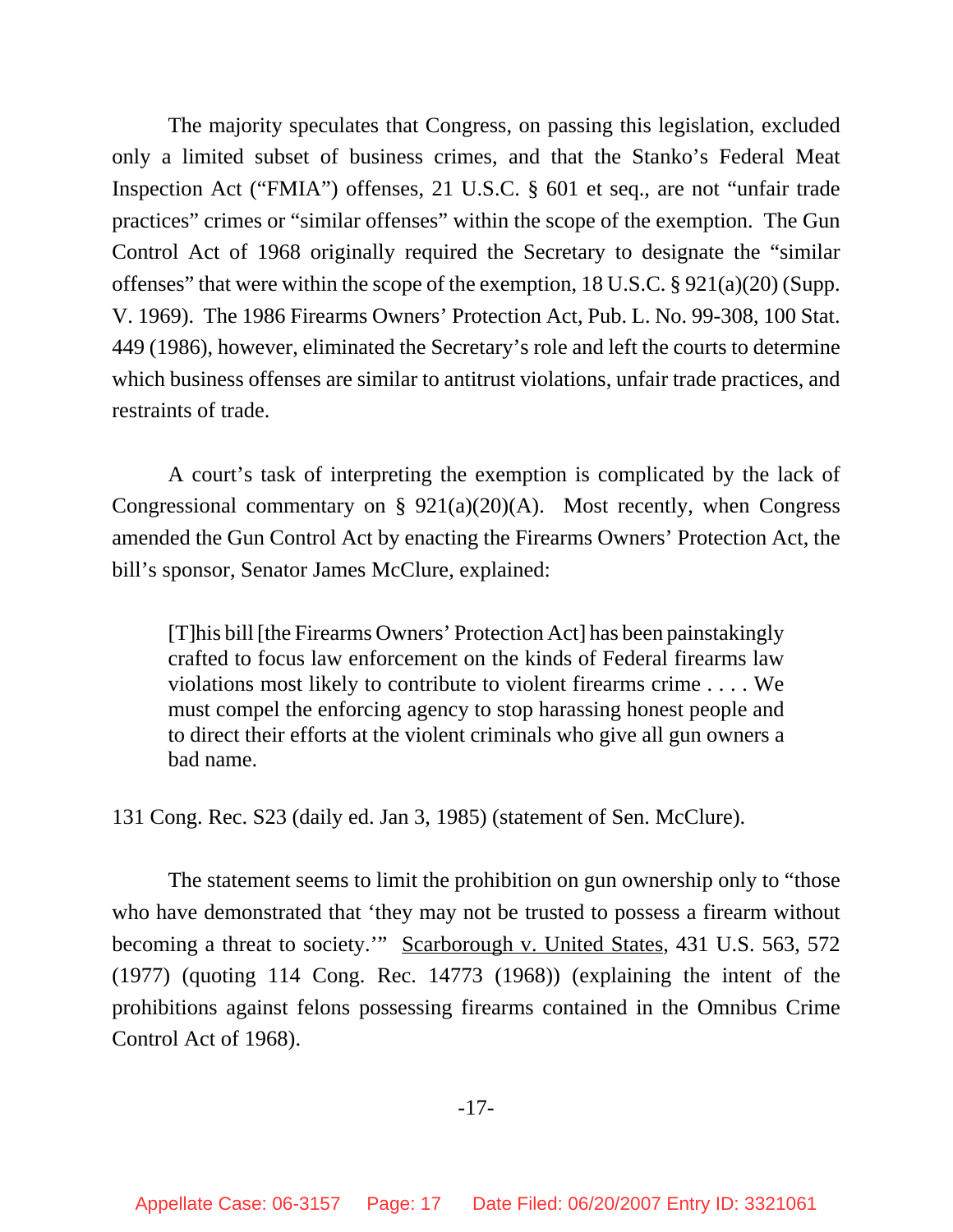Congress, by enacting  $\S 921(a)(20)(A)$ , has deemed criminals who commit a subset of business crimes outside the definition of those who "may not be trusted," but it has done little to outline the contours of that subset. The parties here have not suggested any legislative history explaining the original meaning of the § 921(a)(20)(A) exemption or the choice to remove the Secretary's role in defining its scope, and like the majority I have found none.

The result of Congress's abdication is a criminal statute that is impermissibly vague. See Kolender v. Lawson, 461 U.S. 352, 357 (1983); United States v. Bass, 404 U.S. 336, 348 (1971); see also James v. United States, 127 S. Ct. 1586, 1601-03 (2007) (Scalia, J., dissenting). The definitions contained in § 921, and those pertaining to the regulation of gun ownership generally, are loadstones for due process challenges predicated on vagueness. See, e.g., United States v. Smith, 171 F.3d 617, 622 (8th Cir. 1999); United States v. Decker, 446 F.2d 164, 166 (8th Cir. 1971); United States v. Nieves-Castano, 480 F.3d 597, 603 (1st Cir. 2007) (collecting cases); White v. Dep't of Justice, 328 F.3d 1361, 1368 (Fed. Cir. 2003). The challenges have thus far proved unsuccessful.

But here the vagueness of statute goes beyond, for example, the uncertainty inherent in defining a "violent felony" for purposes of 18 U.S.C. § 924(e)(2)(B) (codifying in part the Armed Career Criminal Act), see James v. United States, 127 S.Ct. 1586, 1598 n.6 (2007), or a "misdemeanor crime of domestic violence" for purposes of 18 U.S.C. § 922(g)(9), see United States v. Pfeifer, 371 F.3d 430, 437 (8th Cir. 2004). I recognize that the enumerated crimes of  $\S 921(a)(20)(A)$  likely do not lack constitutionally required specificity; they are no more vague than "violent felony" or "misdemeanor crime of domestic violence." And, the majority plausibly distinguishes Stanko's FMIA violations from the category of excluded "unfair trade practices" crimes because the FMIA is a public health statute in addition to an economic regulation. However,  $\S 921(a)(20)(A)$ 's exemption of similar offenses clause lacks the same specificity.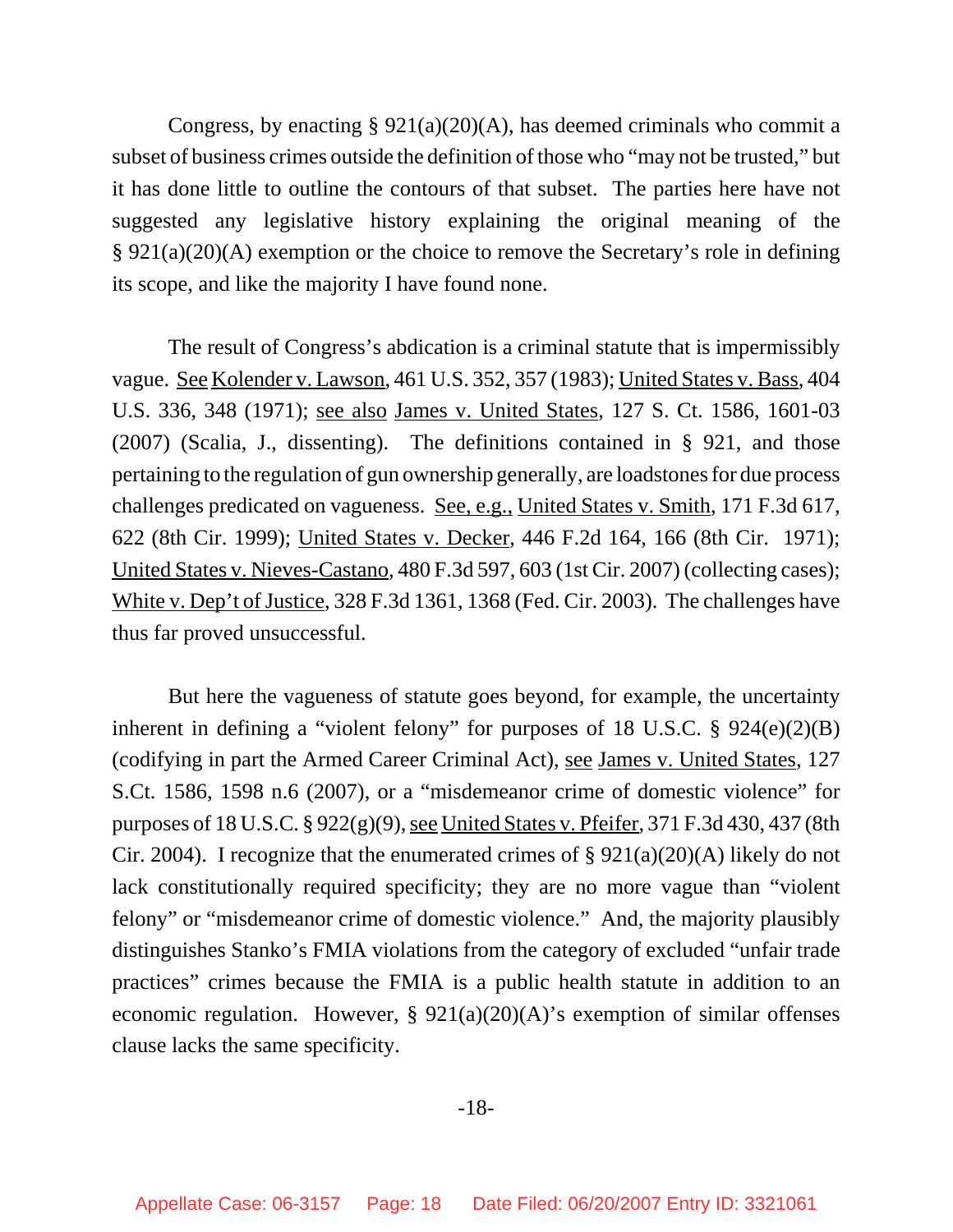The "similar offenses" clause of  $\S 921(a)(20)(A)$  is crucial to this appeal. If, as the majority notes, this court is to obey a fundamental tenet of statutory interpretation, the clause must contemplate some crimes or be relegated to "mere surplusage." See Potter v. United States, 155 U.S. 438, 446 (1894). But the clause is, at the moment, hollow: the Secretary seemingly failed to designate any crimes prior to 1986 and I am not familiar with any precedent placing a crime within its scope. Cf. United States v. McLemore, 792 F. Supp. 96, 98 (S.D. Ala. 1992) (crime of odometer tampering, 15 U.S.C. §§ 1984, 1990c(a), an "unfair trade practice" crime within the scope of  $\S 921(a)(20)(A)$ . Courts have only, like the majority in this case, provided some guidance regarding crimes that are outside the clause.<sup>7</sup> See, e.g., United States v. Oldroyd, No. 97-30354, 1998 WL 476395 (9th Cir. July 28, 1998) (unpublished opinion) (harboring illegal alien not offense relating to regulation of business practices); Dreher v. United States, 115 F.3d 330, 332 (5th Cir. 1997) (mail fraud and wire fraud not offenses excluded by §  $921(a)(20)(A)$ ; United States v. Kruckel, No. 92-611, 1993 WL 765648 (D.N.J. Aug. 13, 1993) (crime of filing false tax returns not within similar offenses clause). It may be that the district court in Dreher was correct when it described the similar offenses clause to include "violations of laws which likewise seek to enhance competition and prevent injuries to consumers and businesses." Dreher v. United States, 943 F. Supp. 680, 683 (W.D. La. 1996). But, that judicially constructed definition may also be too restrictive to the extent that it excludes statutes—like the Federal Meat Inspection Act—that are primarily, or

<sup>&</sup>lt;sup>7</sup>The majority includes United States v. Meldish, 722 F.2d 26 (2d Cir. 1983) in its catalogue of cases that have examined  $\S 921(a)(20)(A)$ 's exemption. Meldish held that the crime of importation by means of a false customs declaration, 18 U.S.C. § 542, is not an unfair trade practices crime, and that determination provides some guidance. But, the case is unhelpful as an example of crimes not included in the similar offenses clause because Meldish analyzed the §  $921(a)(20)(A)$  exemptions prior to 1986, when the Secretary was the gatekeeper of the similar offenses clause. It is at least possible that a court, examining the crime today, could conclude that § 542 offenses do not prohibit an unfair trade practice but are within the judicially constructed set of similar offenses.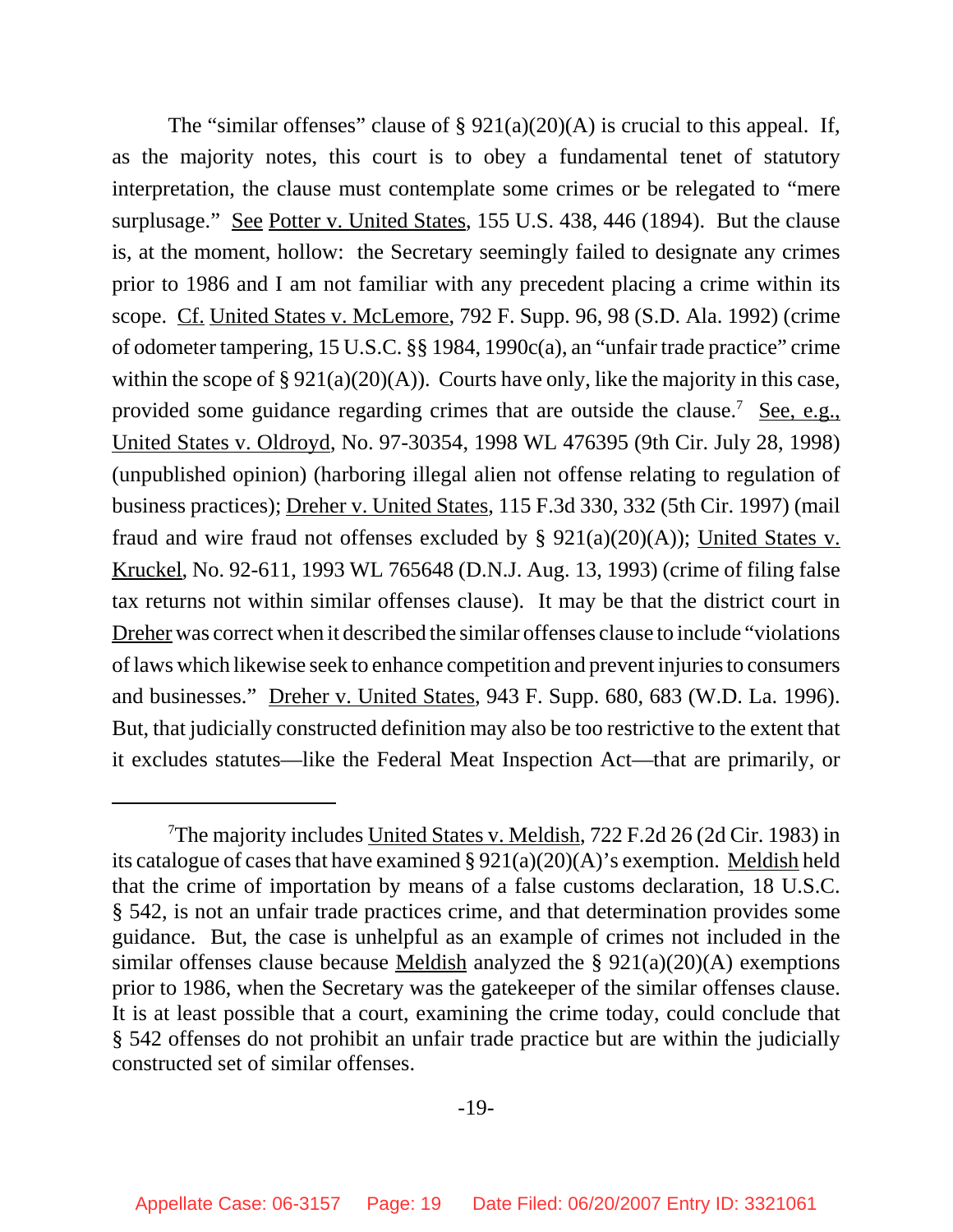partially, designed to prevent evils beyond economic harm. Courts have yet to discover—or be presented with—an instance where the government sought to use such a purely economic crime, outside the three enumerated categories, to justify an 18 U.S.C. § 922 prosecution.

The complete absence of Congressional guidance and scarcity of federal precedent leaves the meaning of the similar offenses clause unconstitutionally vague, and thus the class of individuals who may possess a firearm without the threat of prosecution is in part undefined. All persons, including those like Stanko, enjoy the right to live under a system of laws in which "a penal statute define[s] the criminal offense with sufficient definiteness that ordinary people can understand what conduct is prohibited and in a manner that does not encourage arbitrary and discriminatory enforcement." Kolender, 461 U.S. at 357. That right should not be jeopardized by an approach to statute drafting and interpretation that forces at least one individual (for each arguably economic crime) to learn, ex post, whether he has committed a crime by possessing a firearm.<sup>8</sup> See James, 127 S.Ct. at 1609-10 (Scalia, J., dissenting).

The similar offenses clause of  $\S 921(a)(20)(A)$  could be read as the majority determines, or otherwise, as contended by Stanko. Either is a plausible interpretation of the text. Stanko should not be convicted under a statute that is so uncertain as to its meaning, and therefore I respectfully dissent.

\_\_\_\_\_\_\_\_\_\_\_\_\_\_\_\_\_\_\_\_\_\_\_\_\_\_\_\_\_\_

<sup>&</sup>lt;sup>8</sup>Stanko attempted but failed to get a final adjudication of his rights in a noncriminal setting. He sought a declaratory judgment that his FMIA offense was within the scope of § 921(a)(20), which a district court denied on the merits, but the Ninth Circuit vacated the court's order because Stanko had not, at that time, suffered a harm and thus lacked standing. See Stanko v. United States, No. 95-35289, 1995 WL 499524 (9th Cir. Aug. 22, 1995) (unpublished opinion). The Ninth Circuit's decision highlights the concern I express in this dissent: our system of laws should not accept a statute so vague that an individual must suffer the harm of a § 922(g) conviction before learning from the courts whether his prior conviction falls within the scope of  $§ 921(a)(20)'$ s exemptions.